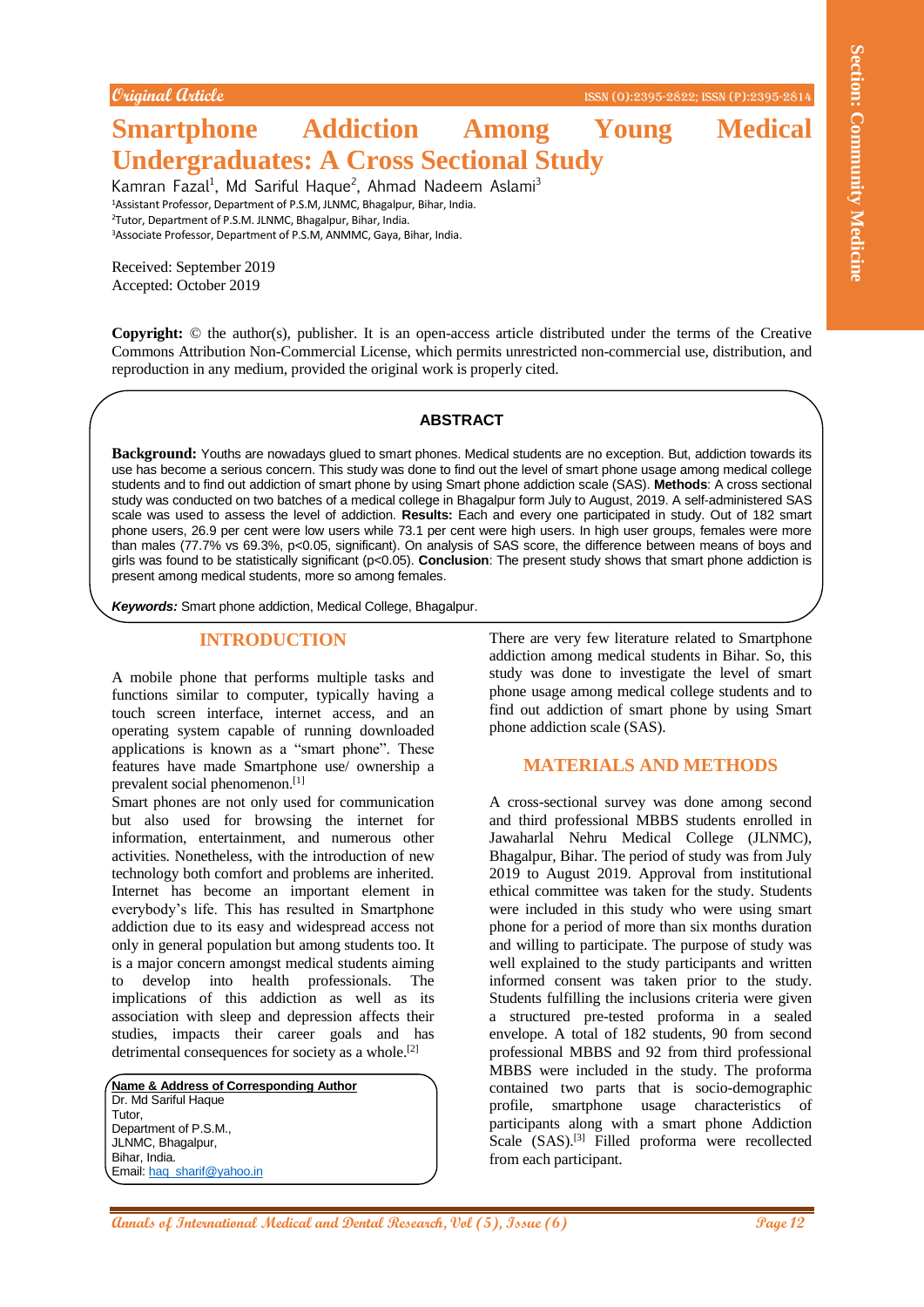## **Fazal et al; Smartphone Addiction Among Young Medical Undergraduates**

Gathered data were coded and entered in Microsoft Excel, then transported and analysed by SPSS software version 16.0. Appropriate statistical tests were applied to find significance. Prevalence percentage was calculated using 'Z' test for proportion. The difference between the observed means in two independent samples were calculated using formula form website MedCalc.<sup>[4]</sup> For the entire test, a p value of  $< 0.05$  was considered statistically significant.

# **RESULTS**

A total of 182 undergraduate students of JLNMC, Bhagalpur were included for the study. Each and everyone participated in study. Out of total participants, 101 (55.5%) were males while 81 (44.5%) were females. The mean age of the students was  $19.11 \pm 0.652$  years. According to age group, 20.5 per cent students were of age group 17-18 years, 37.4 per cent were of 19-20 years while 42.3 per cent were of age more than 20 years. All students were using smart phones. [Table 1]

[Table 2] depicted distribution of smart phone users according to SAS scale. Out of 182 users, 26.9 per cent were low users while 73.1 per cent were high users. Statistically this difference is highly significant (Diff= 46.2%, 95% CI= 30.98- 63.02, Z value = 5.7, p value< $0.0001$ ). It showed that in our study group most of our students are high users of smart phones. The gender distribution between these two group shows that in low users group, males were more than females (30.7% vs 22.2%, p>0.05, nonsignificant). In high user groups, females were more than males  $(77.7\% \text{ vs } 69.3\%, \text{ p} < 0.05, \text{ significant}).$ On analysis of SAS score, for boys mean was found to be  $97.4$ , SD=25.00, and SEM=2.49 and for girls mean was 101.6, SD=24.00 and SEM=2.67. The difference between these two means was found to be statistically significant ( $p<0.05$ ). [Table 3]

| Table 1: Age and Gender distribution $(N=182)$ |                 |                                       |                 |  |  |  |
|------------------------------------------------|-----------------|---------------------------------------|-----------------|--|--|--|
| Age (In Years)                                 | Male $n$ $\%$ ) | Female $n$ $\left(\frac{9}{6}\right)$ | Total N $(\% )$ |  |  |  |
| $17-18(37)$                                    | $16(15.84\%)$   | 21(25.93%)                            | 37 (20.3%)      |  |  |  |
| $19-20(68)$                                    | 28 (27.72%)     | 40(49.38%)                            | 68 (37.4%)      |  |  |  |
| >20(77)                                        | 57 (56.44%)     | 20(24.69%)                            | 77 (42.3%)      |  |  |  |
| <b>Total</b> (182)                             | $101(55.50\%)$  | 81(44.50%)                            | 182             |  |  |  |
|                                                |                 |                                       |                 |  |  |  |

| Table 2: Distribution of Smart phone users according to SAS $(N=182)$                                                                                                                                                                                                                                                            |                 |                          |                              |              |  |  |  |
|----------------------------------------------------------------------------------------------------------------------------------------------------------------------------------------------------------------------------------------------------------------------------------------------------------------------------------|-----------------|--------------------------|------------------------------|--------------|--|--|--|
| <b>User category</b>                                                                                                                                                                                                                                                                                                             | Male $n$ $\%$ ) | Female $n$ $\frac{9}{6}$ | Z test, p value              | <b>Total</b> |  |  |  |
| Low user                                                                                                                                                                                                                                                                                                                         | 31 (30.70%)     | 18 (22.22%)              | $Z = -1.68$ , $P = 0.091#$   | 49 (26.92%)  |  |  |  |
| High user                                                                                                                                                                                                                                                                                                                        | 70 (69.30%)     | 63 (77.78%)              | $Z = -3.001$ , $P = 0.002$ * | 133 (73.08%) |  |  |  |
| Total                                                                                                                                                                                                                                                                                                                            | $101(100\%)$    | 81 (100%)                | $Z=4.307$ , $P<0.0001**$     | 182 (100%)   |  |  |  |
| $\omega$ and $\omega$ and $\omega$ and $\omega$ and $\omega$ and $\omega$ and $\omega$ and $\omega$ and $\omega$ and $\omega$ and $\omega$ and $\omega$ and $\omega$ and $\omega$ and $\omega$ and $\omega$ and $\omega$ and $\omega$ and $\omega$ and $\omega$ and $\omega$ and $\omega$ and $\omega$ and $\omega$ and $\omega$ |                 |                          |                              |              |  |  |  |

\*Significant, \*\*Highly significant, #Non-Significant

| Table 3: Statistics for SAS score |     |             |           |            |                         |                 |  |  |  |
|-----------------------------------|-----|-------------|-----------|------------|-------------------------|-----------------|--|--|--|
| Gender                            |     | <b>Mean</b> | <b>SD</b> | <b>SEM</b> | <b>Statistics</b>       | t-stat, p value |  |  |  |
| Male                              | 101 | 97.4        | 25        | 2.49       | Diff= $4.20$            | 1.147           |  |  |  |
| Female                            | 81  | 101.6       | 24        | 2.67       | $SE = 3.66$             | $p=0.025$       |  |  |  |
|                                   |     |             |           |            | $95\%$ CI= -3.02- 11.42 |                 |  |  |  |

SD= Standard error, SEM=Standard error of mean,

# **DISCUSSION**

Worldwide, smart phones were used by 1.85 billion people in 2014. This number was expected to be 2.32 billion in 2017 and 2.87 billion in 2020.[5] Smart phones offer several conveniences in our life, but we also need to be aware of the negative effects of smart phone use, the most concerning aspect being smart phone addiction. Smartphone addiction is a phenomenon that pertains to uncontrollability of smart phone use. People with this problem encounter social, psychological, and health problems.<sup>[6]</sup> Specifically, adolescents are a high risk group for smart phone addiction. Adolescents are strongly attached to their smart phone, and they regard a smart phone as their second self. Many smart phone users have reported that they would not be able to live without a smart phone.<sup>[7]</sup>

In our study we have observed that low smart phone users were only 26.9 per cent and more number of

**Annal of A. Summerful Children Children Community Hence Section 2018 (1), Issue Children Children Children Children Children Children Children Children Children Children Children Children Children Children Children Child** students was high smart phone users. In a similar study done by Sethuraman AR et al, 14.4 per cent were low users and 85.6 per cent were high users, very close to our results.[8] Gender wise, in our study girls were more in high user category. An important explanation of this may be attributed to most girls' students of this college dedicating themselves on online post graduate entrance training classes taken on smart phones. These days, several coaching institutes are offering online classes for PG entrance examinations. But a study done by Soni et al showed that boys had more usage of smart phones as compared to female students.<sup>[9]</sup> Although, most of the studies conducted in different parts of the globe have suggested that females are more addicted to smart phones as compared to males.<sup>[10,11]</sup> Some of the reasons cited were, women regard interpersonal interaction (development and maintenance of relationship) and quick communication more highly, which is fulfilled through various social media